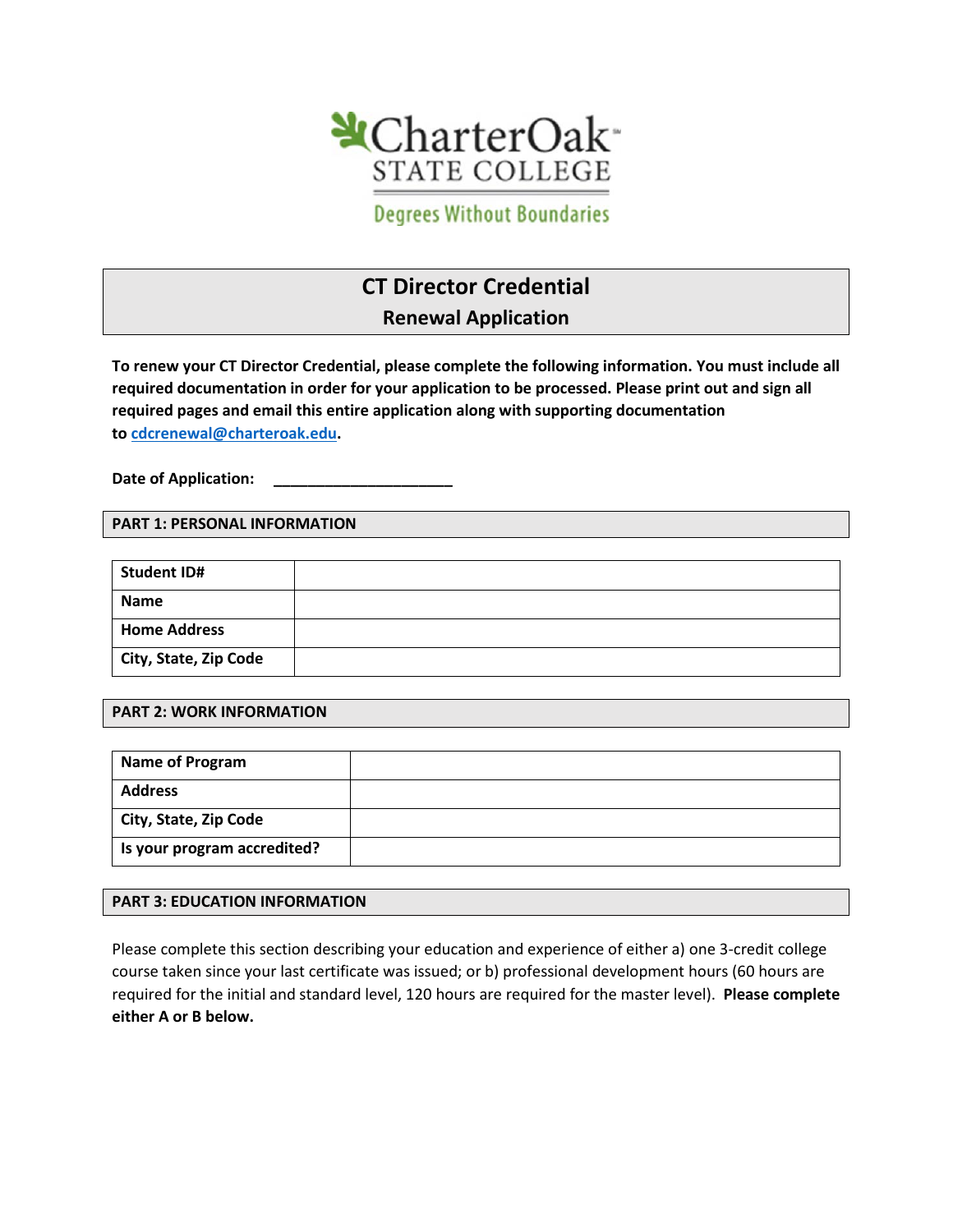#### **Option A**

 $\Box$  I have completed an additional 3-credit course from an approved institution of higher learning and have arranged to have my transcripts sent to the Registrar's Office at Charter Oak State College.

| <b>Course Name:</b> |  |  |  |
|---------------------|--|--|--|
| Institution:        |  |  |  |

**Option B**

☐ I have completed professional development hours and have completed the official documentation of training worksheet and have had the form verified by an authorized representative. The authorized representative verifying my training is:

Name: \_\_\_\_\_\_\_\_\_\_\_\_\_\_\_\_\_\_\_\_\_\_\_\_\_\_\_\_\_\_\_\_\_\_\_\_\_\_\_\_\_\_\_\_\_\_\_\_\_\_\_\_\_\_\_\_\_\_\_\_\_\_\_\_\_\_\_\_\_\_ Agency: \_\_\_\_\_\_\_\_\_\_\_\_\_\_\_\_\_\_\_\_\_\_\_\_\_\_\_\_\_\_\_\_\_\_\_\_\_\_\_\_\_\_\_\_\_\_\_\_\_\_\_\_\_\_\_\_\_\_\_\_\_\_\_\_\_\_\_\_\_ Contact Information: \_\_\_\_\_\_\_\_\_\_\_\_\_\_\_\_\_\_\_\_\_\_\_\_\_\_\_\_\_\_\_\_\_\_\_\_\_\_\_\_\_\_\_\_\_\_\_\_\_\_\_\_\_\_\_\_\_\_\_

#### **PART 4: PROFESSIONAL CONTRIBUTIONS**

 $\Box$  I have completed the official documentation of professional contributions form.

 $\Box$  I have prepared no more than one file of documentation to submit with this application for each professional contribution that I have listed.

#### **PART 5: SIGNATURE AND DATE**

By signing below, I verify that I am applying for renewal of the Connecticut Director Credential at the following level:

□ Initial ☐ Standard ☐ Master

Documentation for my training and professional contributions is true and complete to the best of my knowledge. I understand that my file will be reviewed within 30 days and that if a new certificate is issued it will be sent to me on the nearest certificate date of conferral (May 31, August 31<sup>st</sup> or December 31<sup>st).</sup> A letter verifying the renewal will be sent to me once my renewal requirements have been verified as met.

\_\_\_\_\_\_\_\_\_\_\_\_\_\_\_\_\_\_\_\_\_\_\_\_\_\_\_\_\_\_\_\_\_\_\_\_\_\_\_\_\_\_\_\_\_\_\_\_\_\_\_\_\_\_ \_\_\_\_\_\_\_\_\_\_\_\_\_\_\_\_\_\_

**Signature** Date **Date**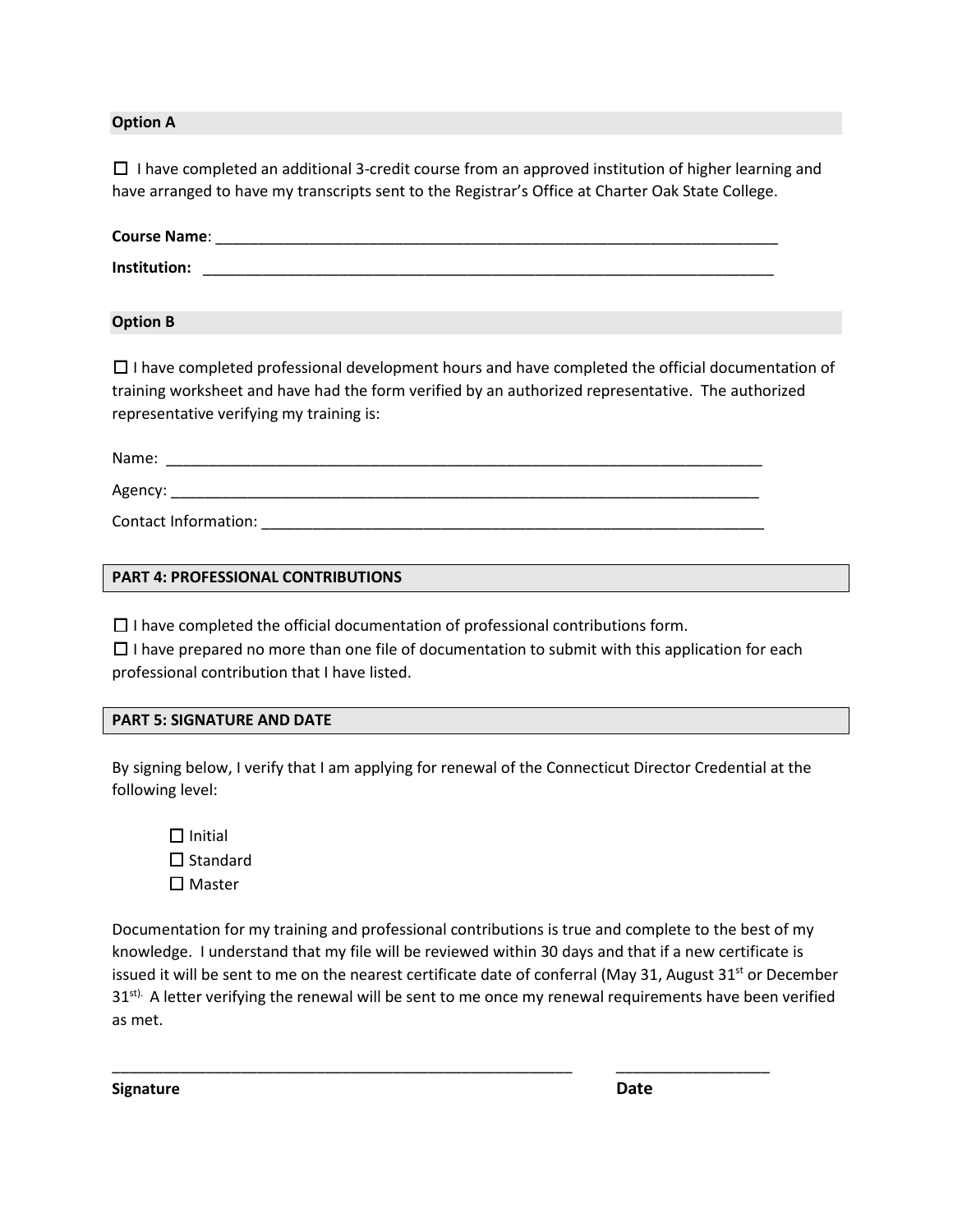## **Documentation of Professional Contributions**

Please complete this section detailing your professional contributions to the field since the date your last certificate was issued. Candidates for renewal at the initial or standard level must document 3 professional contributions. Candidates for renewal at the master level must document 6 professional contributions. All professional contributions should be documented in one of the following six areas:

- **1. Service in a leadership role in a professional organization**:
- **2. Professional Development Presentations**:
- **3. Advocacy:**
- **4. Program Improvement for the Field:**
- **5. Writing and Publication:**
- **6. Research/Grant-writing:**

| <b>Title of</b><br><b>Contribution</b> | <b>Explanation of</b><br><b>Professional</b><br><b>Contribution</b> | <b>Presenter or Agency</b><br><b>Name</b> | Approx.<br># of<br><b>Hours</b> | <b>Explanation of how this</b><br>contribution benefits society                                                                                                 |
|----------------------------------------|---------------------------------------------------------------------|-------------------------------------------|---------------------------------|-----------------------------------------------------------------------------------------------------------------------------------------------------------------|
| Example:<br>Program<br>Improvement     | Taught course in Charter Oak<br>ECE at local<br>college             | State College                             | 45                              | Teaching as adjunct faculty<br>allowed me to grow<br>professionally because I<br>was able to communicate<br>with students new to the<br>field what I know about |
| Example:<br>Advocacy                   | Committee member Local School<br>to local AEYC                      | Readiness<br>Committee                    | 10                              | I was able to network with<br>colleagues and make new<br>connections to the early<br>childhood community.                                                       |
|                                        |                                                                     |                                           |                                 |                                                                                                                                                                 |
|                                        |                                                                     |                                           |                                 |                                                                                                                                                                 |
|                                        |                                                                     |                                           |                                 |                                                                                                                                                                 |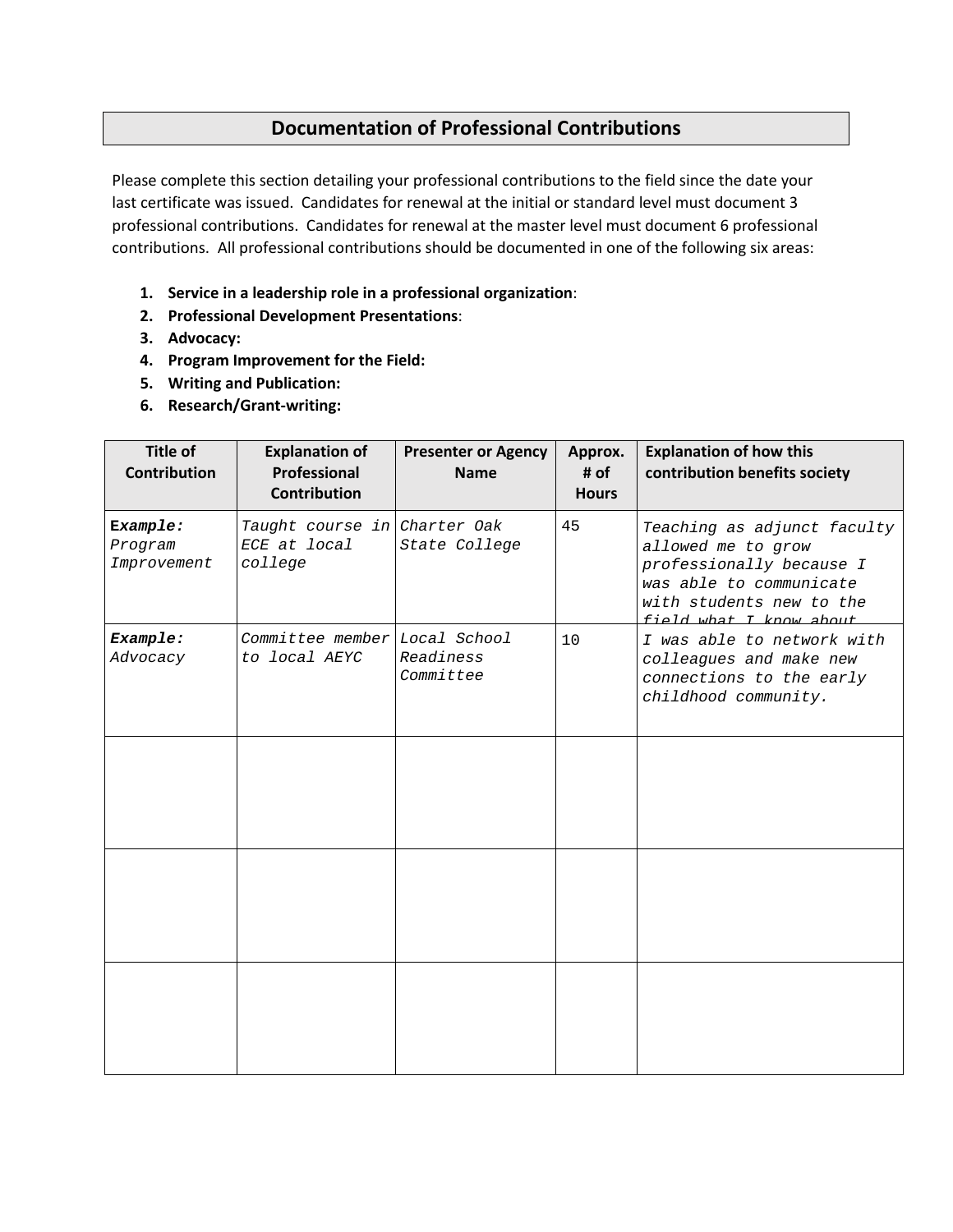| If you are renewing at the initial or standard level, please stop here. If you are renewing at the master level,<br>please continue to document three additional professional contributions. |  |  |  |  |  |  |
|----------------------------------------------------------------------------------------------------------------------------------------------------------------------------------------------|--|--|--|--|--|--|
|                                                                                                                                                                                              |  |  |  |  |  |  |
|                                                                                                                                                                                              |  |  |  |  |  |  |
|                                                                                                                                                                                              |  |  |  |  |  |  |
|                                                                                                                                                                                              |  |  |  |  |  |  |
|                                                                                                                                                                                              |  |  |  |  |  |  |
|                                                                                                                                                                                              |  |  |  |  |  |  |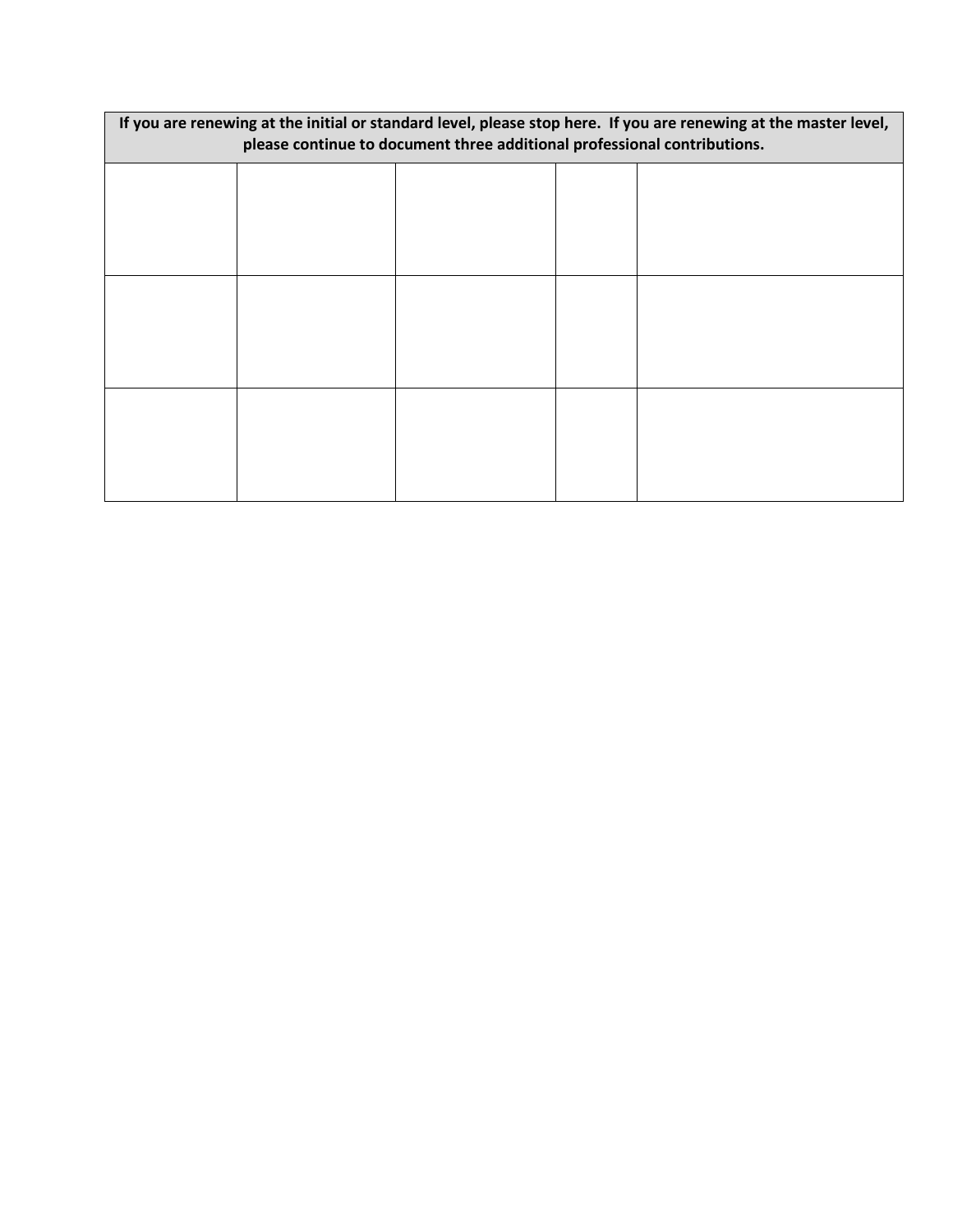### **Official Documentation of Training for Renewal of the CT Director Credential**

**Please complete the following information to document your professional development each year since your last certificate was issued. Please choose one of the following competency areas to enter into the last column: Admin & Supervision - Budgeting & Finance – Personnel Management – Leadership – Community, School & Family**

| <b>Training</b><br>Date | <b>Topic</b> | <b>Presenter or Agency Name</b> | <b>Hours</b> | Competency |
|-------------------------|--------------|---------------------------------|--------------|------------|
|                         |              |                                 |              |            |
|                         |              |                                 |              |            |
|                         |              |                                 |              |            |
|                         |              |                                 |              |            |
|                         |              |                                 |              |            |
|                         |              |                                 |              |            |
|                         |              |                                 |              |            |
|                         |              |                                 |              |            |
|                         |              |                                 |              |            |
|                         |              |                                 |              |            |
|                         |              |                                 |              |            |
|                         |              |                                 |              |            |
|                         |              |                                 |              |            |
|                         |              |                                 |              |            |
|                         |              |                                 |              |            |
|                         |              |                                 |              |            |
|                         |              |                                 |              |            |